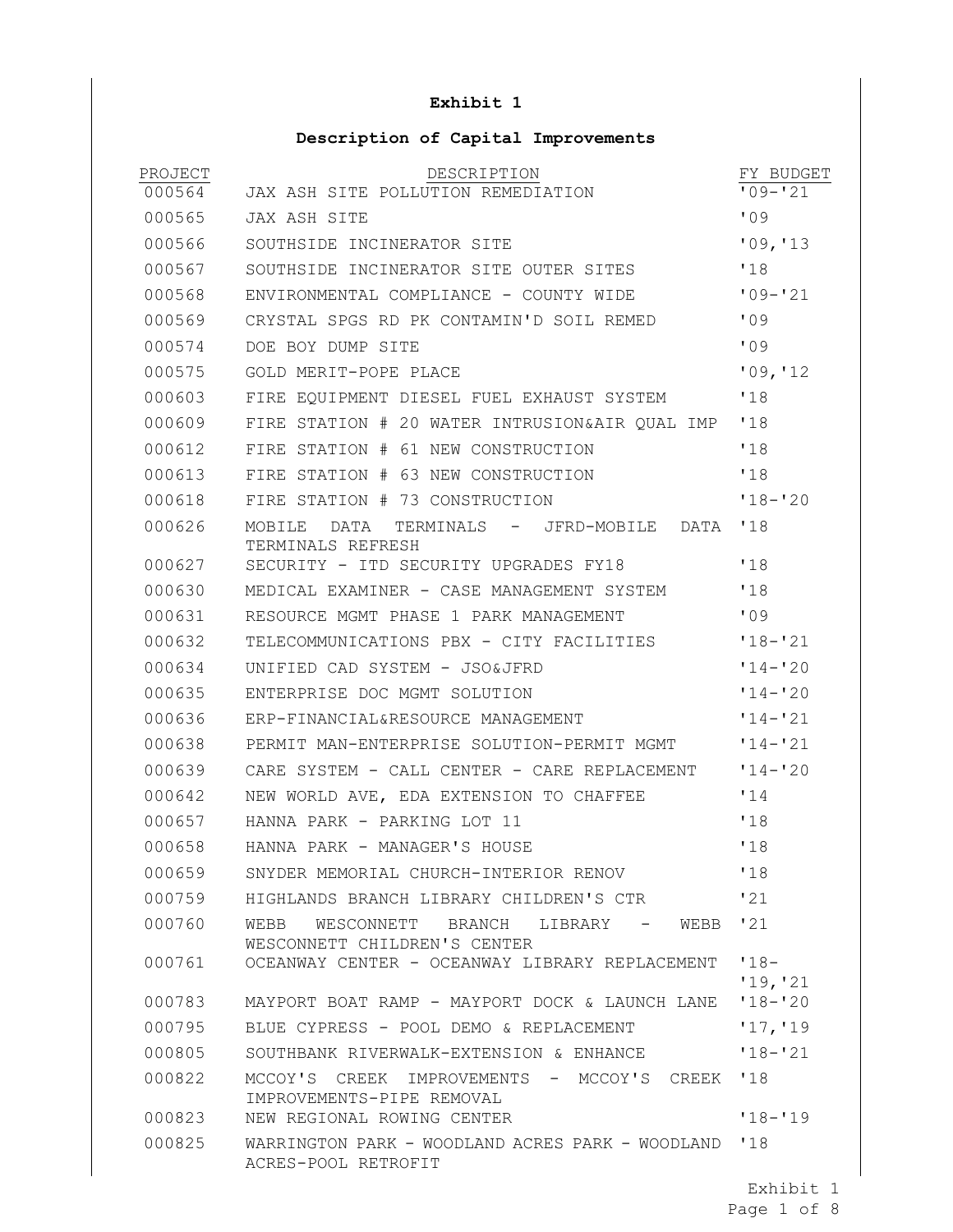| 000834 | CLANZEL T BROWN POOL - C T BROWN-POOL RETROFIT                         | '18                |
|--------|------------------------------------------------------------------------|--------------------|
| 000836 | RAY GREENE PARK - FOOTBALL FIELD LIGHTING                              | '14                |
| 000839 | PINE<br>FOREST<br>PARK & POOL – PINE FOREST-POOL<br>RETROFIT           | '18                |
| 000841 | FRIENDSHIP FOUNTAIN REPAIRS                                            | $117 - 118$        |
| 000842 | CHARLES BOOBIE CLARK PARK - POOL RETROFIT                              | '18                |
| 000845 | LONNIE MILLER REGIONAL PARK - LONNIE MILLER<br>RECREATIONAL TRAILS     | '15                |
| 000856 | LONNIE MILLER REGIONAL PARK - PHASE 2 MASTERPLAN                       | '18                |
| 000860 | SCOTT PARK - BASEBALL COMPLEX DESIGN                                   | '16                |
| 000864 | THOMAS JEFFERSON POOL - THOMAS JEFFERSON-POOL<br>RETROFIT              | '18                |
| 000950 | ADA COMPLIANCE WITHIN PARKS UPGRADE PARK - 02                          | 16                 |
| 000958 | FIND PROJECTS - SCHOOL BOARD PROPERTY-ADA KAYAK                        | '18                |
| 000962 | COUNTYWIDE PARKS & RECREATION PROJECTS                                 | $17 - 20$          |
| 000988 | JACKSON STREET FLOATING DOCK                                           | '18, '20           |
| 000989 | POST STREET FLOATING DOCK - POST STREET FLOATING<br><b>DOCK</b>        | '18, '20           |
| 000990 | RIVERPLACE TOWER FINGER PIERS                                          | '18, '20           |
| 000991 | MAYPORT COMMUNITY CENTER                                               | '21                |
| 000992 | SOUTHSIDE SENIOR CENTER                                                | '20                |
| 001008 | ROADWAY<br>SAFETY<br>PROJECT - ROADWAY<br>SAFETY<br>PROJECT-PED X-ING  | '20                |
| 001016 | PUBLIC BUILDINGS - ROOFING                                             | $'20 - '21$        |
| 001022 | ROADWAY SIGN STRIPE AND SIGNAL                                         | $'17, '20-$<br>'21 |
| 001024 | ROADWAY RESURFACING - ROADWAY RESURFACING                              | $'19 - '20$        |
| 001025 | ROADWAY RESURFACING - FT CAROLINE RESURFACING<br>MCCRMCK TO MONUMENT   | '19                |
| 001032 | NORTHBANK RIVERWALK - NORTHBANK BULKHEAD                               | $'13, '20-$<br>'21 |
| 001033 | NORTHBANK<br>RIVERWALK - NORTHBANK ARTIST<br>WALK<br><b>EXTENSION</b>  | 13                 |
| 001034 | NORTHBANK RIVERWALK - NORTHBANK RIVERWALK &<br><b>BULKHEAD REPAIRS</b> | 119                |
| 001037 | POLICE MEMORIAL BLDG - HVAC SYSTEM                                     | '18                |
| 001043 | RAILROAD CROSSINGS                                                     | '19                |
| 001059 | ST JOHNS BLUFF RD-NEW SIDEWALK ES                                      | 120                |
| 001060 | ST JOHNS BLUFF RD-NEW SIDEWALK WS                                      | 120                |
| 001061 | LENOX AVE SIDEWALK-NEW                                                 | '18                |
| 001070 | JACKSONVILLE ZOO IMPROVEMENTS                                          | $120 - 121$        |
| 001080 | TRAFFIC SIGNALIZATION - ENHANCEMENTS                                   | '11                |
| 001081 | TRAFFIC SIGNALIZATION - SIGNALIZATION                                  | $118 - 19$         |
| 001085 | TRAFFIC SIGNALIZATION - OLD SAINT AUGUSTINE<br><b>ROAD</b>             | '18                |
| 001087 | TRAFFIC SIGNALIZATION - GATE PKWY AT BLUE FIN<br>DR.                   | '18                |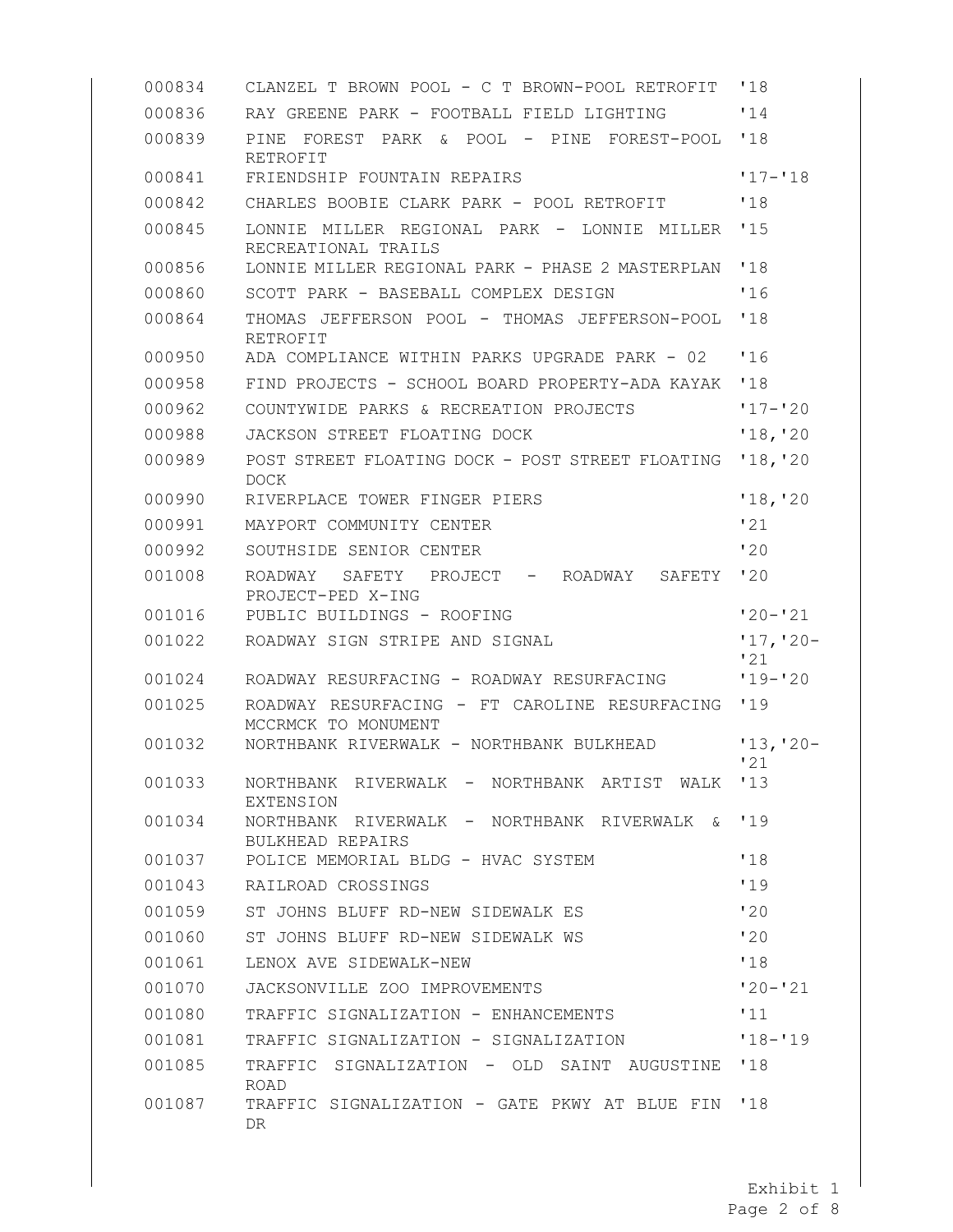| 001089 | TRAFFIC SIGNALIZATION - STAPLES MILL-ARGYLE FOR '17<br><b>BLV</b>                 |                    |
|--------|-----------------------------------------------------------------------------------|--------------------|
| 001090 | TRAFFIC SIGNALIZATION - OLD ST AUG<br>RD- '18<br>LIVINGSTON RD                    |                    |
| 001095 | INTERSECTION IMPROVEMENT, BRIDGE, MISC CONS-HART '19<br>BRIDGE RAMP MODIFICATION  |                    |
| 001101 | HAMILTON STREET BULKHEAD REPLACEMENT                                              | '18                |
| 001118 | SIDEWALK-CURB CONSTRUCTION AND REPAIR                                             | $'09 - '20$        |
| 001121 | TRAFFIC CALMING                                                                   | $'20 - '21$        |
| 001122 | FIRE STATION # 36 - REPLACEMENT-LAND                                              | '18                |
| 001123 | JORK ROAD - JORK ROAD BRIDGE                                                      | '21                |
| 001130 | COUNTYWIDE INTERSECTION IMP, BRIDGE REHAB                                         | $'09 - '21$        |
| 001131 | COUNTYWIDE INTERSECTION IMP, BRGE-BRIDGES                                         | $'17, '20-$<br>'21 |
| 001132 | COUNTYWIDE INTERSECTION IMP-INTERSECTION                                          | $17 -$<br>'18, '21 |
| 001139 | SHINDLER-103RD<br><b>TO</b><br>ARGYLE FOREST - SHINDLER<br>DRIVE SIDEWALK         | '18                |
| 001179 | CHILDREN'S WAY NIRA ST PEDESTRIAN IMPROV                                          | '18, '20           |
| 001188 | EVERBANK FIELD - EVERBANK FIELD<br>BUILDING<br>SYSTEMS                            | '20                |
| 001204 | FIVE POINTS PROJECT - PW                                                          | $'18, '20-$<br>'21 |
| 001206 | MCCOY'S CREEK GREENWAY - MCCOY'S CREEK GREENWAY                                   | $'18 - '19$        |
| 001210 | EDWARD WATERS COLLEGE COMMUNITY FIELD                                             | '18                |
| 001217 | <b>ST</b><br>JOHNS<br>RIVER - ST JOHNS RIVER BULKHEAD<br>RIVERWALK REP            | '19                |
| 001218 | JOHNS RIVER - ST JOHNS RIVER BULKHEAD,<br>ST<br><b>ASSESS&amp;RESTORE</b>         | $'09 - '21$        |
| 001226 | ED BALL BUILDING - ED BALL BUILDING                                               | $'09 - '20$        |
| 001228 | PRETRIAL DETENTION FACILITY - PRETRIAL<br>DETENTION ELEVATOR SYSTEM               | 119                |
| 001230 | PRETRIAL DETENTION FACILITY - PRETRIAL DET FAC- '17-                              |                    |
| 001247 | CELL DOOR SYSTEM<br>MANDARIN ROAD PROJECTS - MANDARIN RD SIDEWALK- '18            | '18, '21           |
|        | NEW                                                                               |                    |
| 001255 | HARDSCAPE - COUNTY WIDE                                                           | $19 - 21$          |
| 001256 | FACILITIES CAPITAL MAINTENANCE-GOVT                                               | $'09 - '21$        |
| 001257 | FACILITIES<br>CAPITAL MAINTENANCE-GOVT<br>FACILITIES CAP ASSESSMENT & REMEDIATION | $-120-121$         |
| 001266 | LA SALLE STREET OUTFALL                                                           | '21                |
| 001275 | FLEET MANAGEMENT-RESTROOM REPAIRS                                                 | $'13 - '20$        |
| 001279 | ADA COMPLIANCE-PUBLIC BUILDINGS                                                   | $109 - 21$         |
| 001280 | ADA COMPLIANCE-LIBRARIES                                                          | '14                |
| 001281 | ADA COMPLIANCE-SIDEWALK COMPLIANCE AUDIT                                          | '14                |
| 001283 | ADA COMPLIANCE-CURB RAMPS SIDEWALKS                                               | $16 - 21$          |
| 001284 | ADA COMPLIANCE-PRETRIAL DETENTN FACILITY                                          | $'18 - '19$        |
| 001296 | LAKESIDE DRIVE - LAKESIDE DRIVE SIDEWALK-NEW                                      | '18                |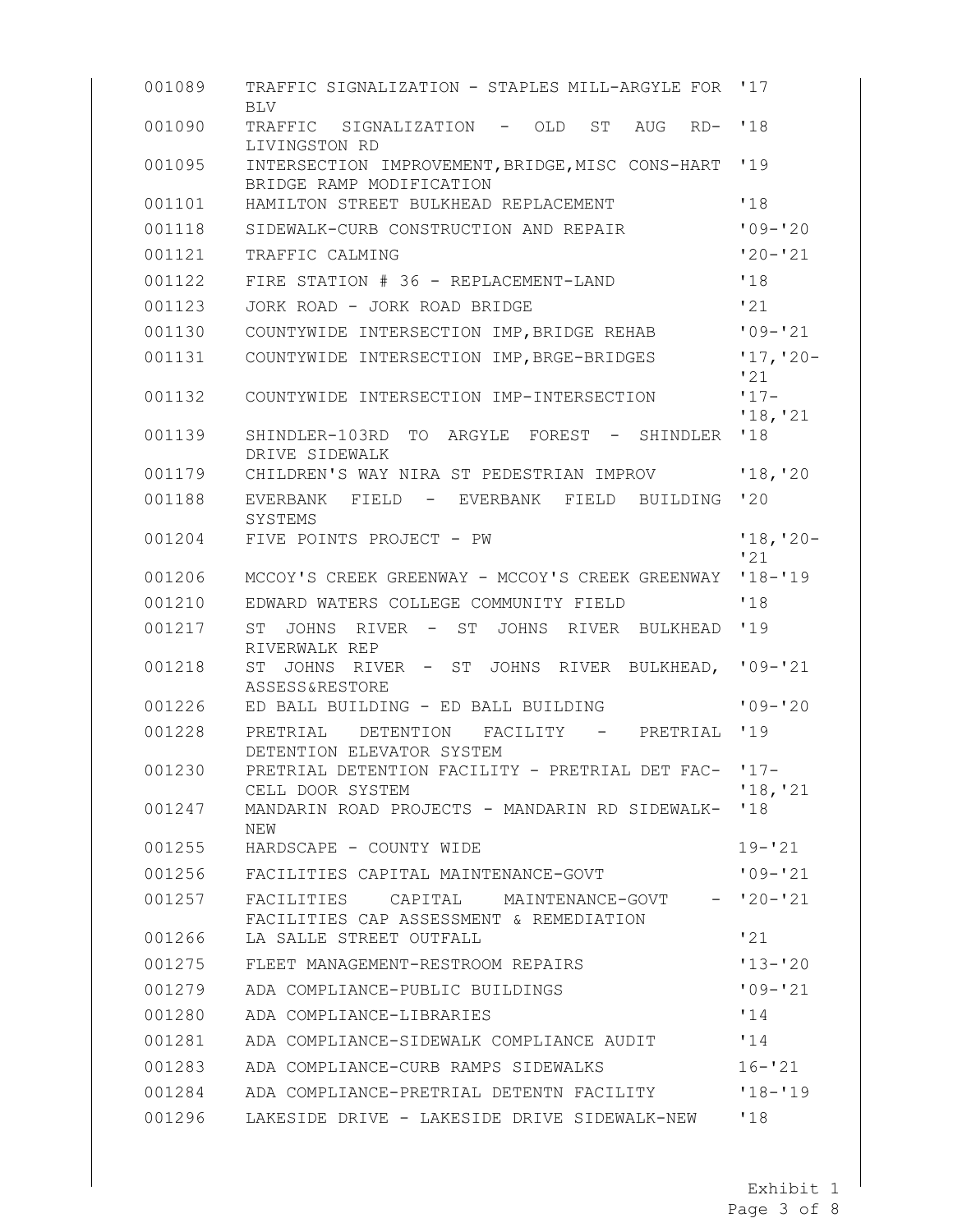| 001298<br>001300 | LIBERTY ST, COASTLINE DR, PARKING DECKS<br>CHAFFEE ROAD                            | $'16-$<br>$'18, '20-$<br>'21<br>'18 |
|------------------|------------------------------------------------------------------------------------|-------------------------------------|
| 001301           | COUNTYWIDE BULKHEAD-ASSMNT, REPAIR, REPLCEMT '18, '20-                             |                                     |
| 001305           | SIDEWALK CONSTRUCTION - NEW                                                        | 121<br>'17                          |
| 001312           | CEDAR POINT ROAD BRIDGES                                                           | '21                                 |
| 001317           | WATER-WASTEWATER SYSTEM FUND - WATER-WASTEWATER '21                                |                                     |
| 001321           | SYSTEM FUND<br>BIG FISHW-ECOSYS RESTOR PROJ-ACOE JOINT                             | '18                                 |
| 001329           | PAVEMENT MARKINGS                                                                  | $'17 - '19$                         |
| 001334           | BISCAYNE BLVD SIDEWALK - NEW                                                       | 18, '21                             |
| 001337           | SOUTEL DRIVE - SOUTEL DRIVE ROAD DIET                                              | $'18 - '19$                         |
| 001342           | ATLANTIC BLVD-JOE ANDY RD IMPROVEMENTS                                             | '18                                 |
| 001352           | SAN JOSE BLVD - NEW                                                                | '18                                 |
| 001353           | CLYDE DRIVE SIDEWALK-NEW                                                           | '18, '20                            |
| 001355           | SIBBALD ROAD SIDEWALK - NEW                                                        | '18, '20                            |
| 001356           | BRADDOCK ROAD SIDEWALK - NEW                                                       | '18                                 |
| 001359           | 4TH STREET BRICK REBUILD-PEARL TO MAIN                                             | '21                                 |
| 001361           | CRIME GUN INTELLIGENT CENTER-ED AUSTIN BLD                                         | '18                                 |
| 001362           | COMBINED 911 COMM CENTER FACILITY & BACK                                           | '18                                 |
| 001369           | ORTEGA HILLS INGRESS & EGRESS LAND ACQUI                                           | '19, '21                            |
| 001397           | MONTGOMERY CORRECTIONAL FACILITY - MCC MACHINE '21                                 |                                     |
|                  | SHOP-EMERGENCY                                                                     |                                     |
| 001404           | TRAIL RIDGE LANDFILL CONST & EXPANSION - TRAIL '15-'21<br>RIDGE LANDFILL EXPANSION |                                     |
| 002191           | 9A-BAYMEADOWS PARK                                                                 | '19                                 |
| 002695           | RITZ THEATRE IMPROVEMENTS - BUILDING SYSTEMS - '19-'20<br>RITZ THEATRE & MUSEUM    |                                     |
| 002696           | BUILDING SYSTEMS-PRIME OSBORN CONV CTR                                             | '21                                 |
| 002866           | CECIL FIELD ROADS AND DRAINAGE - CECIL FIELD N '09-'10<br>100 ACREES NEW WETLANDS  |                                     |
| 003028           | CIVIC&CULTURAL RIVERWALK NODE-NORTHBANK                                            | '19                                 |
| 003114           | JSO CITY IT PROJECT - COMMAND CENTRAL AWARE '19<br>CRIME CENTER                    |                                     |
| 003888           | ED BALL BUILDING - ED BALL BUILDING - ENERGY '19<br>AUDIT                          |                                     |
| 003889           | ED BALL BUILDING - ED BALL BUILDING-MAINT AND<br>UPGRADES                          | 19                                  |
| 004034           | EMERGENCY OPERATIONS HVAC REPAIRS                                                  | $119 - 20$                          |
| 004308           | FIRE STATION #4                                                                    | '21                                 |
| 004316           | FIRE STATION # 26 -3 BAY - REPLACEMENT                                             | $108 - 109$                         |
| 004333           | FIRE STATION # 56 RENOVATION                                                       | 117                                 |
| 004335           | FIRE STATION # 65                                                                  | $19 - 20$                           |
| 004403           | SCHOOL PEDESTRIAN SAFETY & SIDEWALKS - FLASHER '19<br>CLOCKS FOR SCHOOL ZONES      |                                     |

Page 4 of 8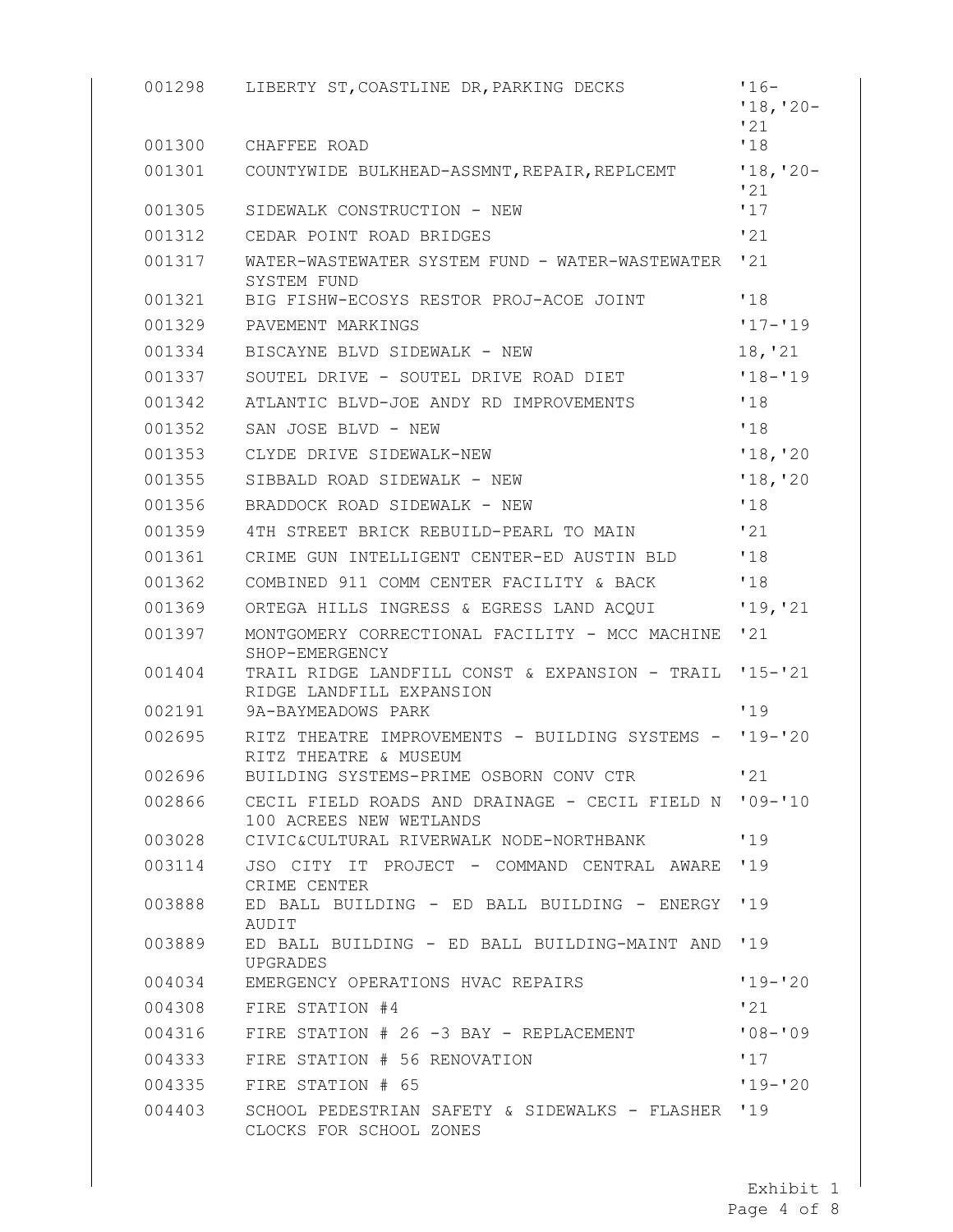| 004407 | FLETCHER HIGH SCHOOL POOL                                                            | '17         |
|--------|--------------------------------------------------------------------------------------|-------------|
| 004501 | FRIENDSHIP FOUNTAIN REPAIRS & NODES                                                  | $'19 - '20$ |
| 004841 | HILLSIDE CEMETERY ASSESSMENT&RESTORATION                                             | $119 - 20$  |
| 005384 | MCCOY'S CREEK GREENWAY - JAX ASH - MCCOYS CREEK<br>STANDARD REMED                    | '19, '21    |
| 005385 | JAX ASH LONNIE MILLER REMEDIATION                                                    | '17         |
| 005386 | MCCOY'S CREEK GREENWAY - JAX ASH-MCCOYS CREEK<br>BUFFER TO CREEKBANK                 | '19, '21    |
| 005447 | JACKSONVILLE BALDWIN RAIL TRAIL- REPAVE TRAIL                                        | '21         |
| 005693 | LANDFILL ACQ-COMPRESSED NATURAL GAS CONV                                             | '14         |
| 005695 | LEACHATE<br>EVAPORATOR<br>- LANDFILL<br>GAS<br>FUELED<br>LEACHATE EVAPORATOR         | $'19 - '20$ |
| 005774 | LIBERTY STREET DEMOLITION& DEBRIS REMOVAL                                            | '15         |
| 005986 | LONNIE MILLER PARK IMPROVEMENTS                                                      | '16         |
| 006104 | - MAIN<br>MAIN<br>LIBRARY<br>LIBRARY PARTIAL ROOF<br>REPLACEMENT                     | '19         |
| 006105 | MAIN STREET - MAIN ST BRIDGE RIVERWALK-COUNCIL<br>RESERVE                            | '15         |
| 006106 | MAIN STREET DOG PARK                                                                 | '19         |
| 006184 | MAYPORT DOCKS                                                                        | '19         |
| 006200 | MCCOY'S<br>CREEK<br>GREENWAY - MCCOYS<br>CREEK<br>BANK<br>BULKHEAD RESTORATION       | '19, '21    |
| 006201 | MCCOY'S CREEK GREENWAY - MCCOYS CREEK BOULEVARD<br>CLOSURE                           | '19         |
| 006202 | MCCOY'S CREEK GREENWAY - MCCOYS CREEK CHANNEL<br>IMPROVE&RESTORE                     | '19, '21    |
| 006206 | MCCOY'S CREEK<br>IMPROVEMENTS - MCCOY'S<br>CREEK<br>IMPROVEMENTS                     | '19, '21    |
| 006210 | MCCOY'S CREEK GREENWAY - MCCOYS CREEK<br><b>RBLD&amp;</b><br>RAISE BRIDGE-KING       | '19, '21    |
| 006211 | MCCOY'S<br>CREEK<br>GREENWAY<br>MCCOYS<br>CREEK<br>$-$<br>RBLD&RAISE BRIDGE-STOCKTON | '19, '21    |
| 006212 | MCCOY'S CREEK GREENWAY - MCCOYS CREEK REMOVE<br>BRIDGE - LELAND                      | '19, '21    |
| 006213 | MCCOY'S CREEK GREENWAY - MCCOYS CREEK REMOVE '19, '21<br>BRIDGE - SMITH              |             |
| 006237 | MEDICAL EXAMINER FACILITY - 04                                                       | $'19 - '20$ |
| 006239 | MEMORIAL CEMETERY ASSESASMENT&RESTORATION                                            | $19 - 20$   |
| 006241 | MEMORIAL PARK - MEMORIAL PK-FENCE, RAILING&WATER '19<br>FOUNTAIN                     |             |
| 006313 | MILLERS CREEK DREDGE - SPEC DIST MATCH                                               | '19         |
| 006370 | MT OLIVE CEMETERY ASSESSMENT&RESTORATION                                             | '19, '21    |
| 006618 | NORTHBANK RIVERWALK WAYFINDING SIGNS - '19<br>NORTHBANK RIVERWALK WAYFINDING SIGNS   |             |
| 006970 | OCEAN & BAY ST DRAINAGE IMPROVEMENTS                                                 | '21         |
| 006983 | OLD CITY CEMETERY ASSESSMENT&RESTORATION                                             | $'19 - '20$ |
| 007031 | ORANGE PICKER / BRADY ROAD                                                           | 120         |
| 007063 | PALM AVENUE IMPROVEMENTS                                                             | $'19 - '21$ |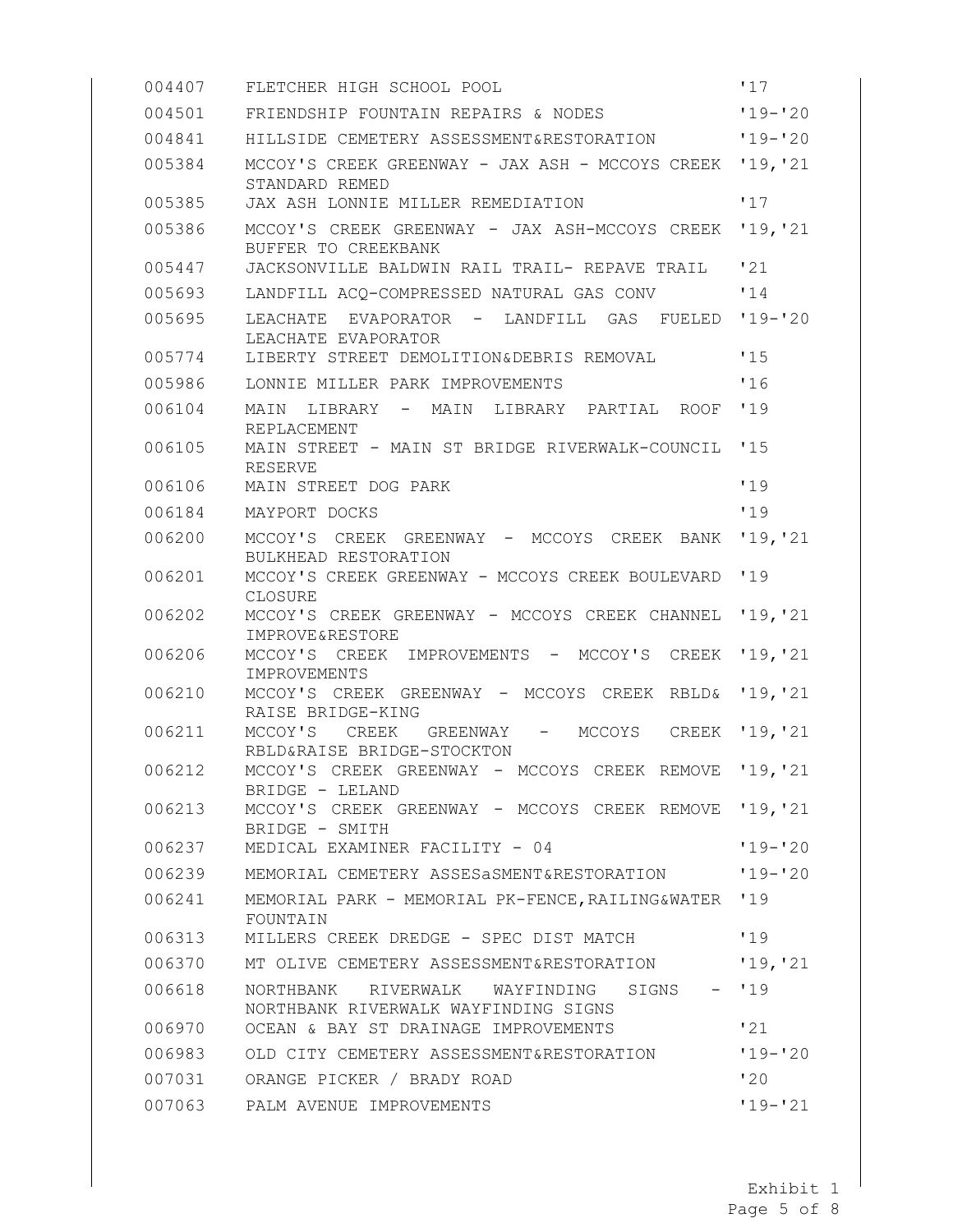| 007068 | PALMETTO LEAVES REGION PARK - PALMETTO LEAVES<br>REGIONAL PARK-CONSTRUCT           | '19, '21    |
|--------|------------------------------------------------------------------------------------|-------------|
| 007100 | PARK STREET ROAD DIET                                                              | '19         |
| 007202 | PINEHURST CEMETERY RESTORATION                                                     | '19         |
| 007236 | POLICE MEMORIAL BLDG - MAINTEN & UPGRADES                                          | $'19 - '21$ |
| 007364 | RADIO SYSTEM REPLACEMENT                                                           | $'09 - '10$ |
| 007367 | RAILROAD QUIET ZONE MATCH                                                          | '19         |
| 007632 | ROGERO ROAD - ROGERO ROAD - ROUNDABOUT                                             | $'19 - '20$ |
| 007643 | RONDETTE PARK - RONDETTE PARK IMPROVEMENTS                                         | '14         |
| 007774 | SEATON CREEK HISTORIC PRESERVE                                                     | $'19 - '20$ |
| 007802 | SECURITY IMPROVEMENTS PRIME OSB CONV CTR                                           | '19         |
| 007986 | SOUTHBANK FLOATING DOCK                                                            | $'19 - '20$ |
| 008191 | ST JAMES BUILDING                                                                  | '19         |
| 008201 | STATION<br># 61 - ST# 61<br>TEMP PEAK<br>FIRE<br>TIME<br>TRAILER                   | '19         |
| 008204 | ST JOHNS RIVER PARK                                                                | $'19 - '20$ |
| 008246 | STORM DEBRIS TEMPORARY SITE IMPROVEMENTS                                           | '19         |
| 008295 | SUNSET CEMETERY ASSESSMENT&RESTORATION                                             | '19         |
| 008342 | BOONE PARK N - TENNIS COURTS                                                       | '19         |
| 008426 | TRAFFIC ENGINEERING FACILITY IMPROVEMENT                                           | '19         |
| 008430 | TRAIL RIDGE LANDFILL CONST & EXPANSION - TRAIL<br>RIDGE LANDFILL CONST & EXPAN - I | '19         |
| 008466 | UF HEALTH CAPITAL IMPROVEMENTS                                                     | $19 - 21$   |
| 008723 | WINTON DRIVE RECREATIONAL FACILITY                                                 | $'19 - '20$ |
| 008767 | YATES BUILDING - MAINTENANCE AND UPGRADES                                          | $'19 - '21$ |
| 008817 | LONNIE MILLER REGIONAL PARK PLAYGROUND                                             | '19         |
| 008823 | FIRE<br>STATION<br>CAPITAL<br>MAINTENANCE<br>MISC<br>IMPROVEMENTS                  | $19 - 21$   |
| 008870 | EMERALD TRAIL - MODEL PROJECT                                                      | '19         |
| 008956 | 9A/BAYMEADOWS - PARK                                                               | 120         |
| 008957 | SHEFFIELD PARK (N JAX REGIONAL PARK)-SOCCER<br>FIELDS                              | $'20 - '21$ |
| 008960 | ARC JACKSONVILLE, INC-ROOF REPLACEMENT                                             | 120         |
| 008961 | COUNTYWIDE PARKS - POOL MAINTENANCE & UPGRADES                                     | '21         |
| 008964 | ED BALL BUILDING POWER UPGRADES PHASE 1                                            | 120         |
| 008965 | EDGEWOOD AVENUE - (US17 TO CASSAT)                                                 | '20         |
| 008966 | FLORIDA THEATRE - FACILITY IMPROVEMENTS                                            | $'20 - '21$ |
| 008969 | MARY SINGLETON SENIOR CENTER                                                       | 120         |
| 008970 | NORMAN STUDIOS                                                                     | 120         |
| 008971 | GATE PARKWAY-TRAFFIC CALMING                                                       | '21         |
| 008972 | MCCOY'S CREEK GREENWAY -OUTFALL IMPROVEMENTS<br>WITH RIVERWALK                     | $'20 - '21$ |
| 008973 | FLEET MANAGEMENT-MAINTENANCE AND UPGRADES                                          | $'20 - '21$ |
| 008974 | DUVAL CO HEALTH DEPT-MAINT&UPGRADES                                                | '20         |

Page 6 of 8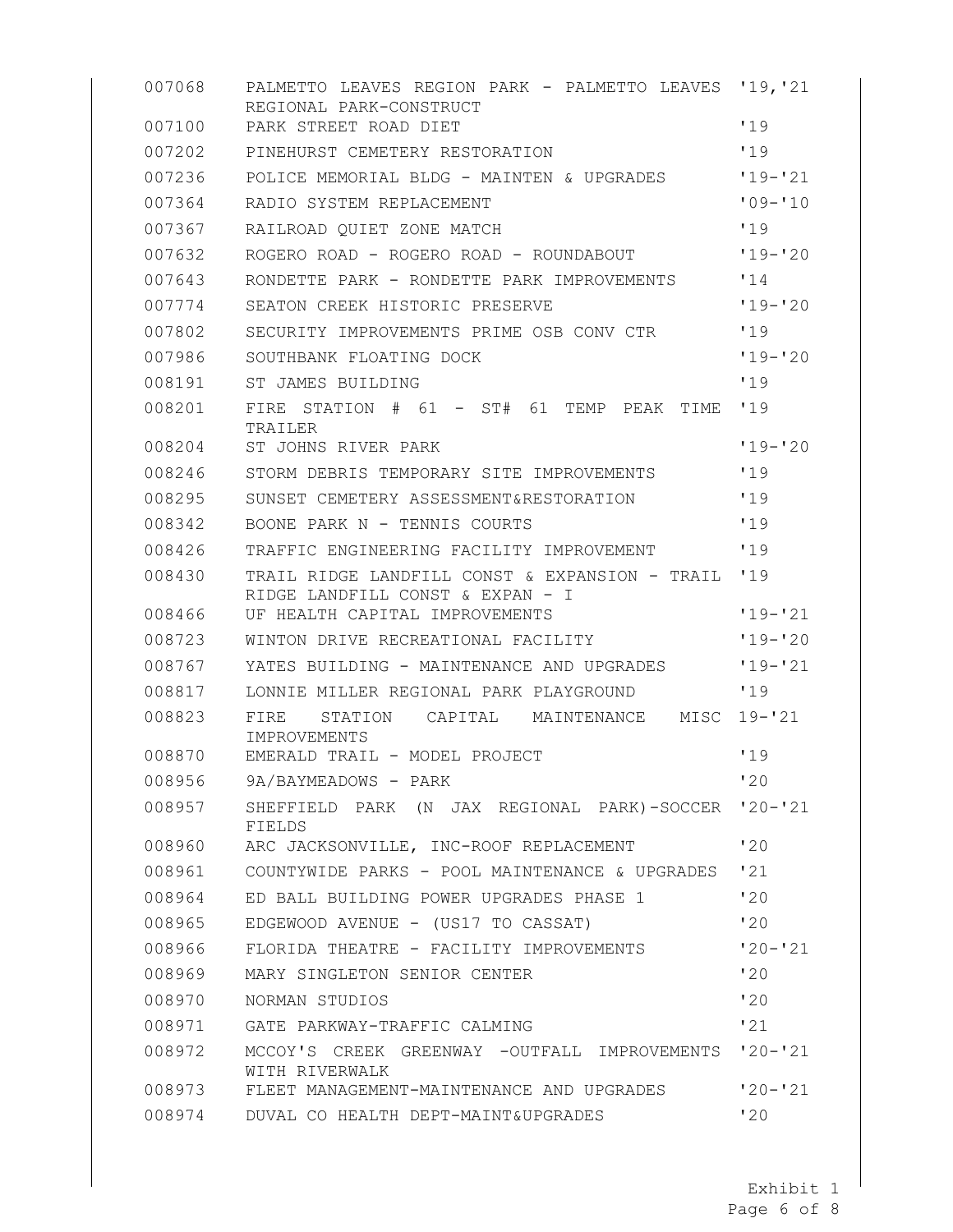| 008975     | COMMUNITY<br>TRANSITION CENTER - MAINTENANCE<br>&.<br>UPGRADES | '20         |
|------------|----------------------------------------------------------------|-------------|
| 009006     | RESILIENCY & HARDENING                                         | '20         |
| 009014     | BROOKLYN AREA DRAINAGE & SAFETY IMPRVMNT                       | '20         |
| 009016     | PENMAN ROAD RRFB'S                                             | '20         |
| 009017     | UNDERDRAIN REPLACEMENTS                                        | $'20 - '21$ |
| 009018     | DOWNTOWN LANDSCAPING&LIGHTING ENHNCEMNTS                       | '20         |
| 009019     | TRAFFIC SIGNALIZATION-COUNTYWIDE                               | $'20 - '21$ |
| 009020     | DOWNTOWN NETWORK SWITCHES REPLACEMENT                          | 120         |
| 009021     | MYRTLE AVE STORMWATER PUMP REPLACEMENT                         | '20         |
| 009022     | MONCRIEF RD BEAUTIFICATION (34TH-45TH ST)                      | $'20 - '21$ |
| 009023     | BROWARD ROAD IMPROVEMENTS                                      | 120         |
| 009024     | BURKE STREET POND                                              | '20         |
| 009031     | RIVERFRONT PLAZA                                               | '20         |
| 009037     | CONFEDERATE PARK-MGP WASTE REMEDIATION                         | '20         |
| 009048     | FIRE STATION #20                                               | '20         |
| 009163     | PEARL STREET 44TH ST. INTERSECTION - PW059802                  | '20         |
| 009166     | UNIVERSITY BLVD AND JACK ROAD PW076803                         | '20         |
| 010079     | OLD PLANK ROAD BRIDGE UPGRADES                                 | '20         |
| 010080     | ORCHARD STREET BRIDGE UPGRADES                                 | '20         |
| 010081     | NORMAN THAGARD BOULEVARD BRIDGE UPGRADES                       | '20         |
| 010082     | PICKETTVILLE ROAD BRIDGE UPGRADES                              | '20         |
| 010083     | HODGES BOULEVARD BRIDGE UPGRADES                               | '20         |
| 011CHBKFND | COURTHOUSE AV EQUIPMENT                                        | '20         |
| 010094     | COURTHOUSE COMPLEX ANTENNA SYSTEM REPLACEMENT                  | $'20 - '21$ |
| 010102     | FIRE STATION #74                                               | '21         |
| 010103     | FIRE STATION #64                                               | '21         |
| 010104     | FIRE STATION #75                                               | '21         |
| 010109     | CROSSWALK MURALS                                               | '21         |
| 010110     | 2ND AVENUE NORTH ROADWAY SAFETY IMPROVEMENTS                   | '21         |
| 010111     | PENMAN ROAD COMPLETE STREETS                                   | '21         |
| 010112     | EMERALD TRAIL - S-LINE CONNECTOR                               | '21         |
| 010113     | EMERALD TRAIL - S LINE TO STONEWALL STREET<br>IMPROVEMENTS     | '21         |
| 010114     | MCCOY'S CREEK NEW PEDESTRIAN BRIDGE                            | '21         |
| 010119     | CARVER INTERNATIONAL / SOPHIST DR. UNDERDRAIN                  | '21         |
| 010121     | WILLS BRANCH DREDGE                                            | '21         |
| 010122     | WOOLERY DRIVE DRAINAGE STUDY AND IMPROVEMENTS                  | '21         |
| 010123     | HAMMOND BLVD WALL                                              | '21         |
| 010124     | CIVIC SITE ATTRACTION AND RIVERWALK AT<br>THE<br>SHIPYARDS     | '21         |
| 010125     | TACTICAL RESEARCH AND DEVELOPMENT CENTER                       | '21         |
| 010126     | ACADEMY FIRING RANGE STORAGE LEASE BUILDING                    | '21         |